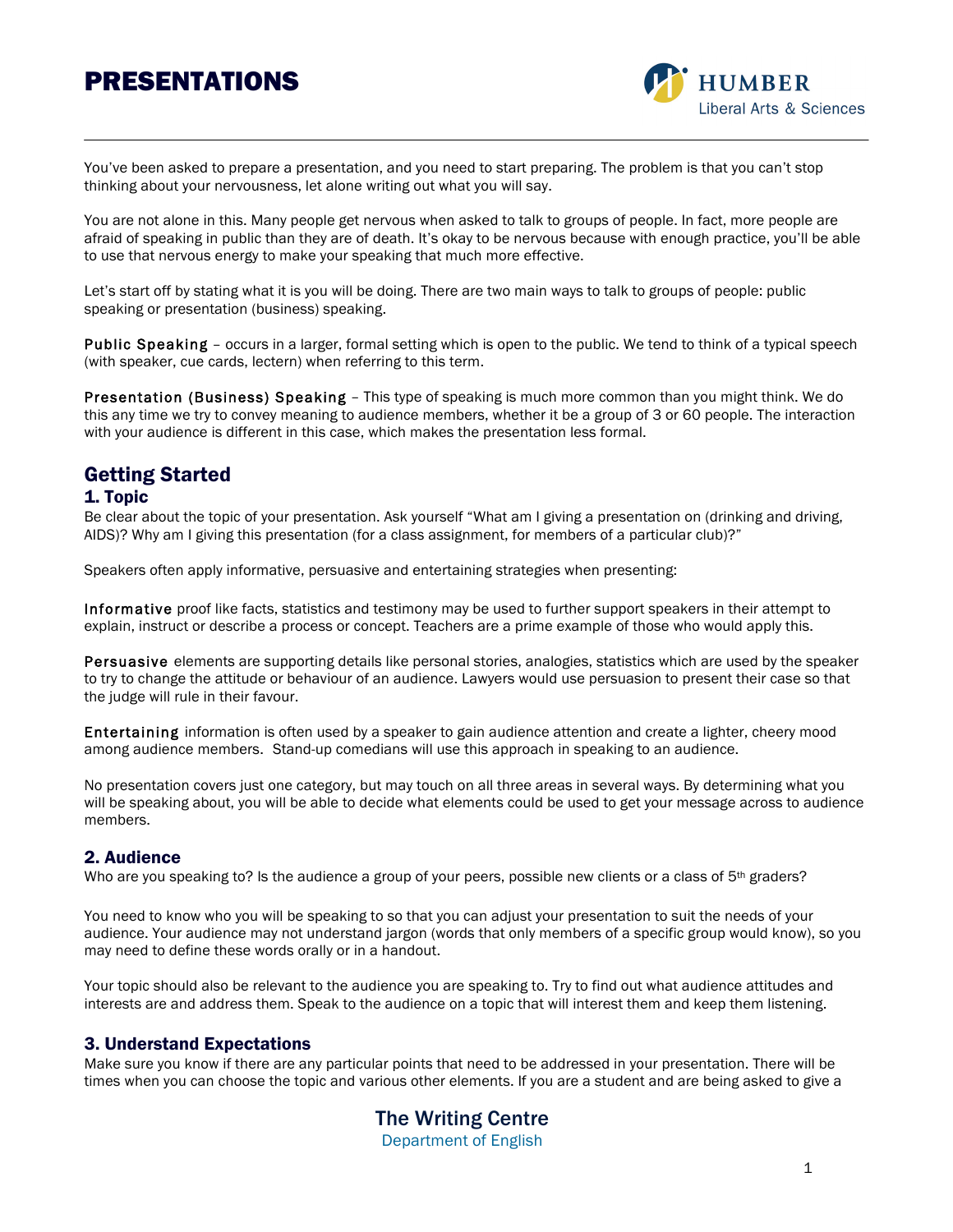# PRESENTATIONS



presentation on time management skills, make sure you know what the professor expects from you in your presentation. The professor may even give you a handout or rubric about this.

Regardless of who you are presenting for, you should understand the basics for your presentation. Be clear about:

- time How long do you have to speak? Always be prepared to cut material if your time is cut short.<br>• location Where will you be speaking? Whether you are speaking in a classroom or an auditorium
- location Where will you be speaking? Whether you are speaking in a classroom or an auditorium, seeing the room beforehand will give you an idea of the size of the audience and where you will be addressing them.
- topics Will there be other speakers? Knowing what they will be speaking on will allow you to finetune your speech so that you can add information that they may not cover.
- materials What equipment is supplied? If there is no overhead projector, you will not be able to use overhead materials. This will help you know what kind of visual aids you will be able to use.

### Preparing Your Information

Brainstorm. Write out your thoughts and see what presentation ideas come out. Brainstorming techniques like preliminary outlines, mind-mapping, chunking, and tree outlines will allow you to group together similar ideas. If you don't like writing this information out, there are computer programs like Inspiration (found on the computers at Humber's Writing Centre) which can help you to organize your thoughts.

Research the topic thoroughly to ensure that you know as much as possible about it. Researching provides you with more background information about the topic. Consulting your library, Internet\*, books and articles, as well as conducting interviews will give your information more credibility and add colour to your presentation.

\* Be mindful that the Internet is not always a credible source of information. Since anyone can post information on the web, there is no true way of telling whether the information you are using is factual. To be safe, use it as a starting point for research, but don't rely on it as a main source of information.

#### *Approach your presentation as you would for an essay.*

Your presentation is like an essay. You are presenting information to support what you want to say. There will be an introduction (explaining what you will be talking about), supporting details (discussing what you want to argue) and a conclusion (summing up the information and leaving the audience with an idea of what you want them to do).

In presenting this information, use different ways to present materials to interest your audience. For example, if you are using new terms that the audience doesn't understand, define them. If you want to paint a mental picture, use description to make the point clear as in the following:

The garden was a sea of colour, featuring every flower from the deepest crimson roses to the softest white daisies.

Other types may include:

| Facts          | <b>Statistics</b>  |
|----------------|--------------------|
| <b>Stories</b> | Analogies          |
| Examples       | <b>Testimonies</b> |

Note: Don't forget to cite all references you have made to other people's work. A good practice is to keep a list of the sources you have used as you go along so that you know where you got specific material and can back up where you got your information should someone ask for it.

> The Writing Centre Department of English